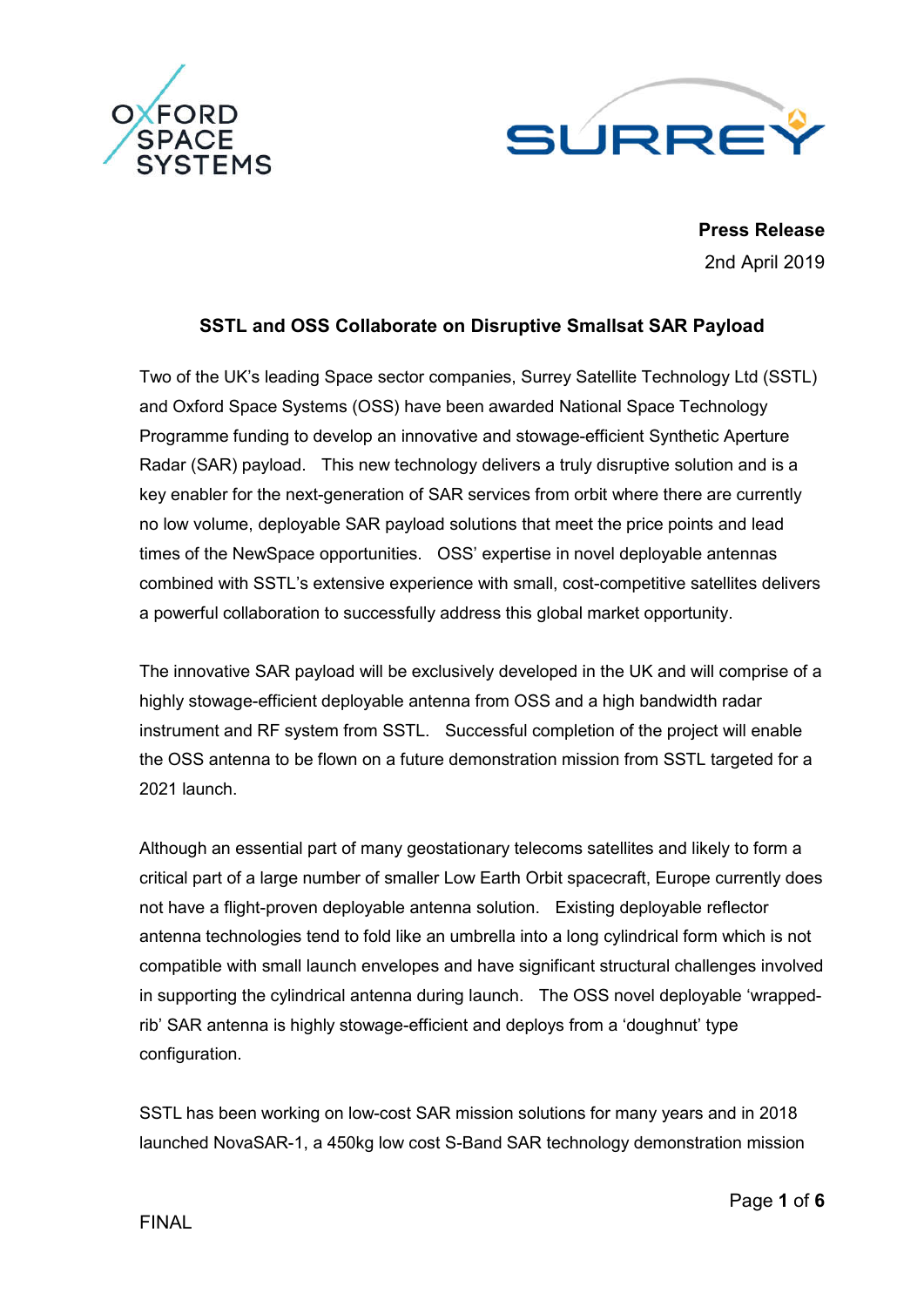



which is acquiring SAR data for mission partners the UK Space Agency, Australia's Commonwealth Scientific and Industrial Research Organisation, and the Indian Space Research Organisation. The new deployable wrapped rib SAR antenna and RF system represents the next step as SSTL continues to push the boundaries for innovative, lowcost small satellite missions.

SAR permits all weather Earth Observation, irrespective of time of day or night. Anticipated applications will employ object detection and feature extraction from single polarisation images, mainly focused on manmade objects and pattern-of-life information. Example applications include disaster monitoring and management, urban planning, transport management, ship identification and tracking, and high temporal constellationenabled monitoring for security and environmental risk management.

### **Andrew Cawthorne, SSTL's Director of Sales and Business Development said**:

"The novel antenna technology from OSS combined with SSTL's low cost remote sensing systems are key enablers to realise a new generation of disruptive, cost-versusperformance, SAR and mixed SAR/optical missions. We believe that there is a strong market for this new SAR payload, with a shift in the market towards small satellites in LEO constellations delivering increased revisit times and a demand for non-optical EO data or combined SAR/optical data."

### **Shefali Sharma, Senior Commercial Strategist at Oxford Space Systems said:**

"This collaboration under UK Space Agency's NSTP Flagship funding allows us to focus on maturing a variant of our 'wrapped rib' antenna toward on-orbit demonstration. We view this novel SAR payload as a key enabler for the next-generation of communications and SAR services from orbit. The antenna is highly scalable and tunable and has been specifically designed for volume production, targeting smallsat constellations. As such, it's suitable for a range of commercial opportunities not only here in the UK, but globally too."

Compared to optical sensors, the any-time/region imaging, capability of SAR makes it ideal for surveillance missions, which can serve both national security and environmental monitoring applications. A small satellite constellation approach that can be enhanced by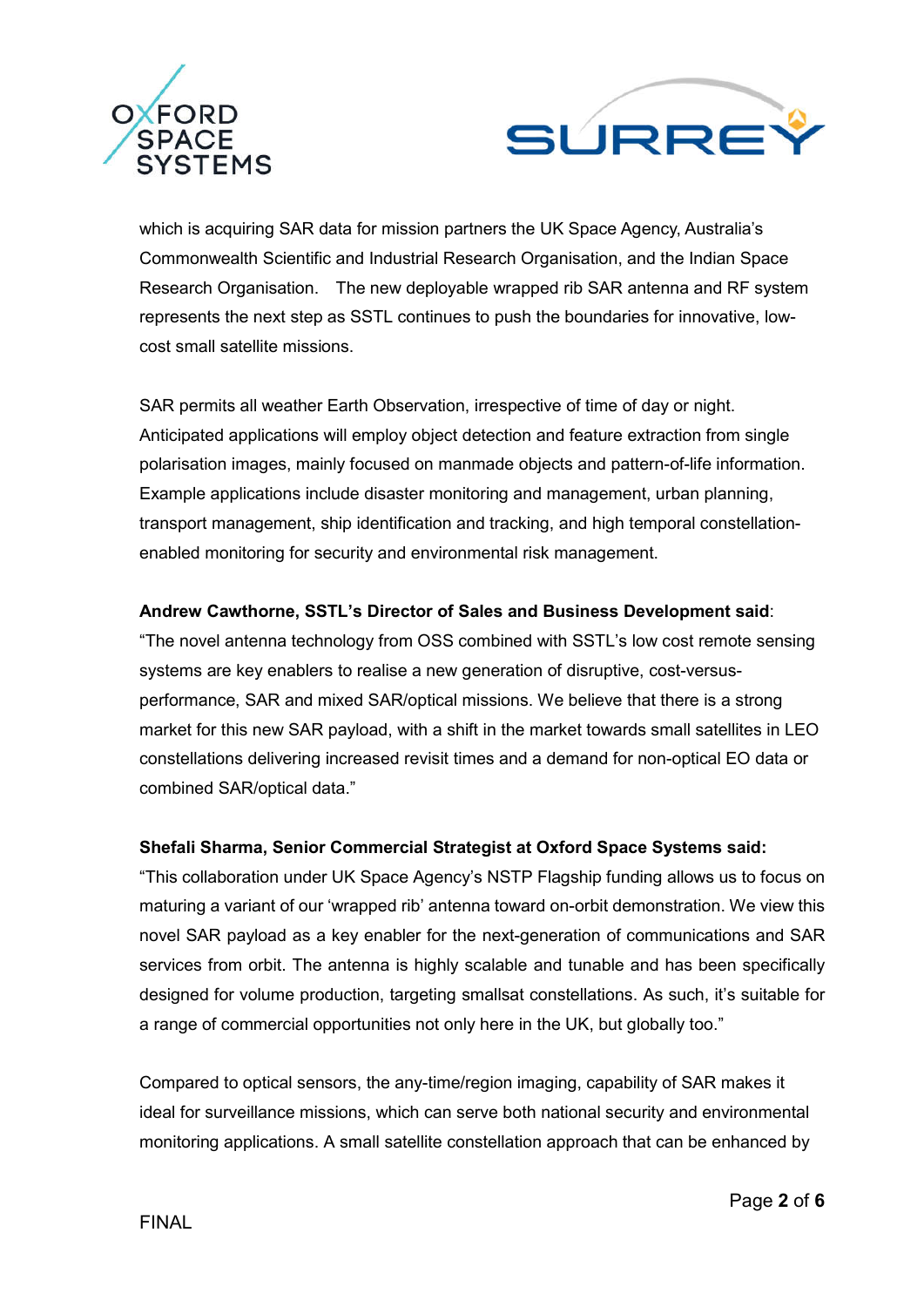



launches of additional satellites at short notice would also fulfil requirements for resilience and responsiveness.

## **Dr Graham Turnock, Chief Executive of the UK Space Agency, said:**

"Our National Space Technology Programme is all about supporting the development of space technology and skills to drive growth in the UK economy. The funding to develop this innovative Synthetic Aperture Radar (SAR) payload will enable an exciting collaboration on new technology that will be developed here in the UK and will be of huge interest to customers in Europe and the rest of the world."

### **Ends**

### **Notes to Editors**

**-------------------------------**



**SSTL's future technology demonstration mission flying the new OSS deployable SAR antenna, credit SSTL. Full size image** can be downloaded at https://www.sstl.co.uk/deployable-SAR-payload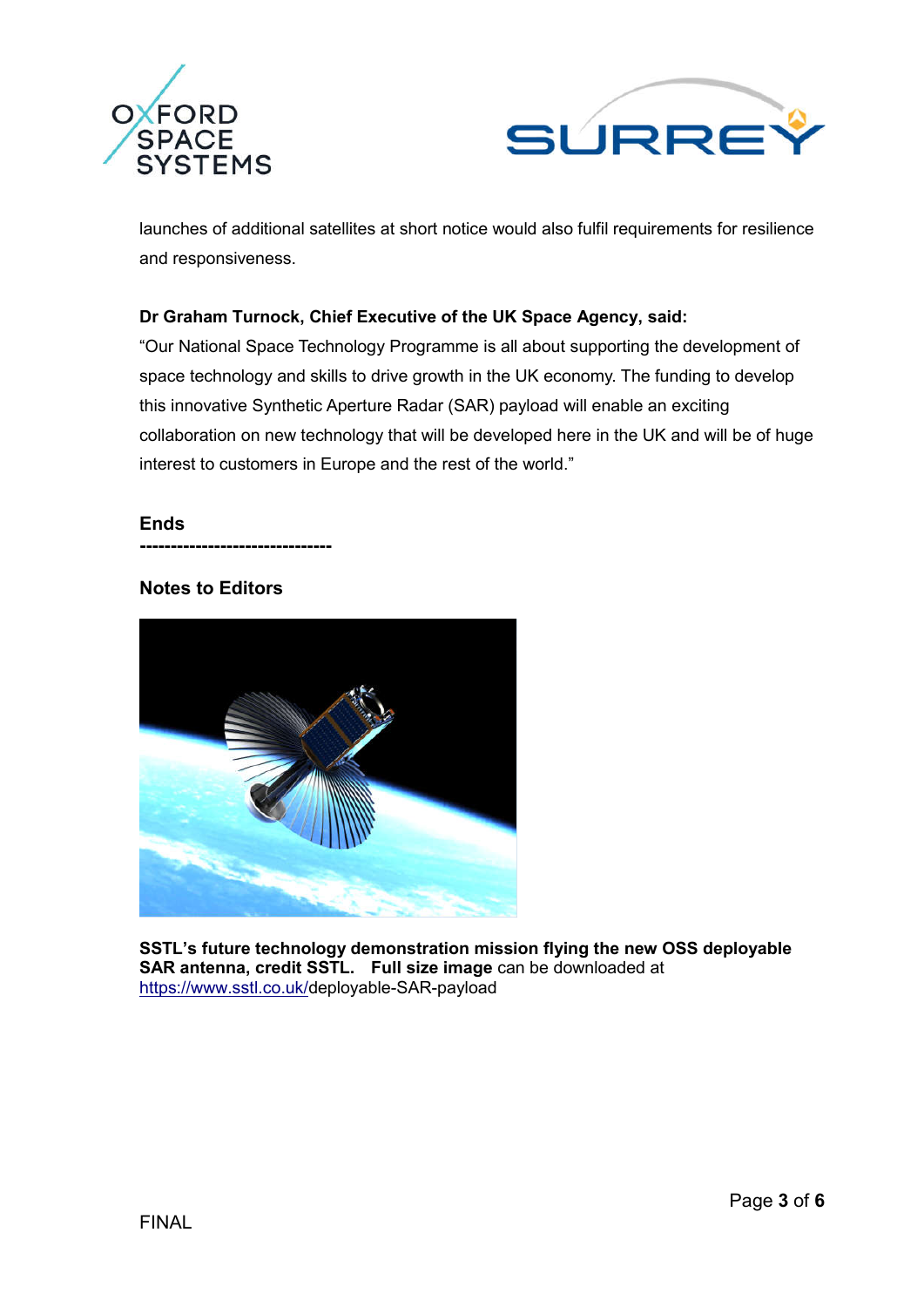



#### **Hi-res images available upon request of Wrapped Rib Antenna** Please contact **Shefali Sharma** e: s.sharma@oxford.space m: +44 (0) 7838 882 248



## **See the OSS 'wrapped rib' antenna in action here:**

https://www.youtube.com/watch?v=k22cHBgXgJY

S-band SAR images from the NovaSAR-1 mission can be viewed at www.sstl.co.uk/NovaSAR-1-images

**Press contacts Shefali Sharma** s.sharma@oxford.space Mob: +44 (0) 7838 882 248

**Joelle Sykes** Tel: +44 (0)1483 804243 / Mob: 07775 000853 Email: j.sykes@sstl.co.uk

### **About SSTL**

Surrey Satellite Technology Limited (SSTL) is the world's leading small satellite company, delivering operational space missions for a range of applications including Earth observation, science, communications, navigation, in-orbit debris removal and servicing and beyond Earth infrastructure. SSTL designs, manufactures and operates high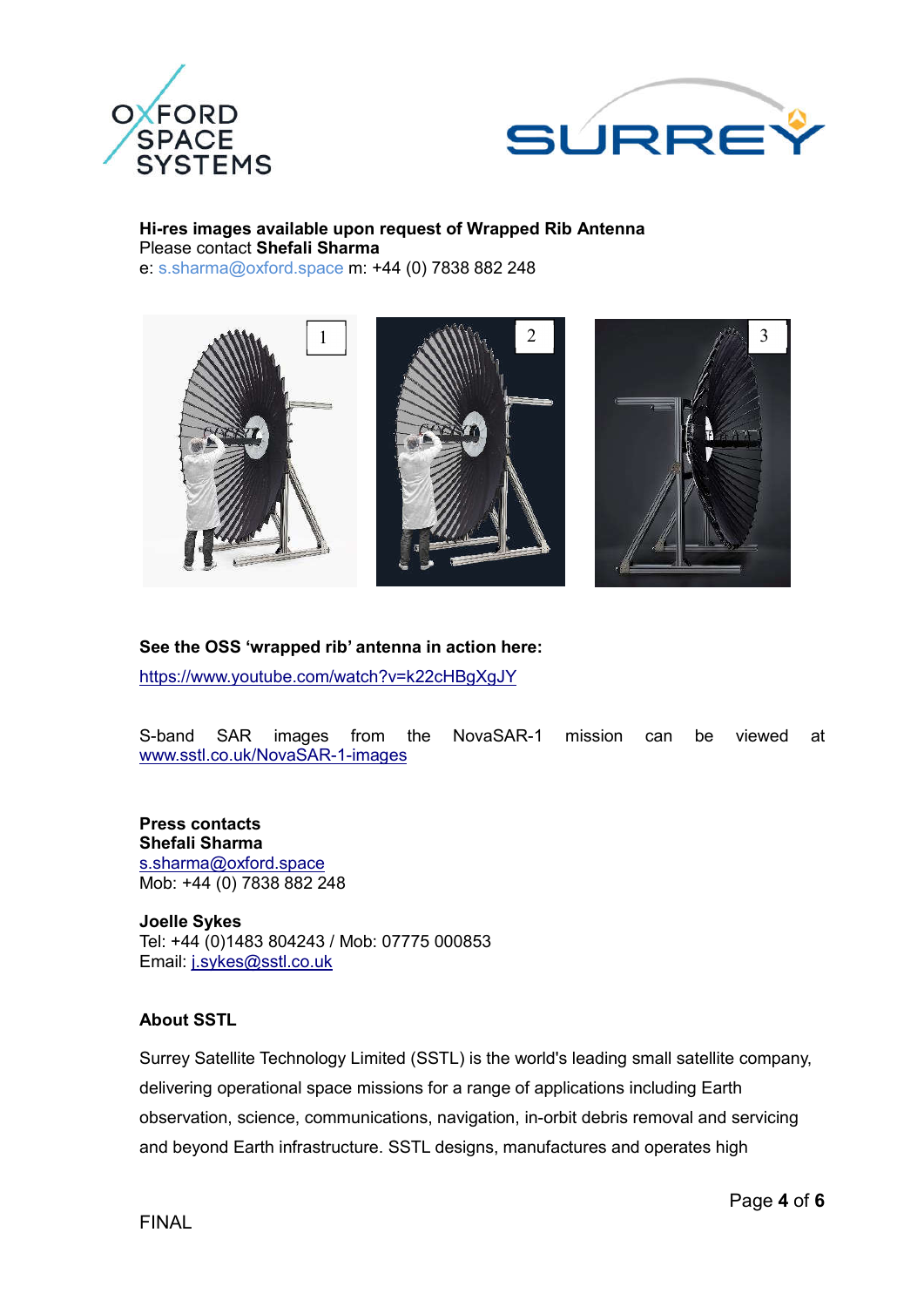



performance satellites and ground systems for a fraction of the price normally associated with space missions, and employs 450 staff working on turnkey satellite platforms, spaceproven satellite avionics, optical instruments and new mission concepts.

Since 1981, SSTL has built and launched more than 60 satellites for 20 international customers, as well as providing training and development programmes, consultancy services, and mission studies for ESA, NASA, international governments and commercial customers. Our innovative approach is changing the economics of space.

Headquartered in Guildford, UK, SSTL is part of Airbus. www.sstl.co.uk

# **About Oxford Space Systems**

Oxford Space Systems is a multi-award-winning, venture capital backed space technology business that is pioneering the development of a new generation of deployable antennas and structures such as solar panels & booms systems. Based upon novel proprietary materials, such as high-strain carbon fibre and design techniques such as origami engineering, OSS' structures are lighter, less complex, more stowage efficient and cost competitive that the state-of-the art.

Based at the UK's Harwell Space Cluster, OSS has excellent access to the expertise & facilities of RAL Space, the European Space Agency, the Science & Technology Facilities Council and the Satellite Applications Catapult. OSS is backed by significant private equity and enjoys the funding support of Defence and Space Accelerator, Innovate UK, the European Space Agency and the UK Space Agency.

As part of its recent expansion, OSS moved into its own custom facility giving it the largest clean room on campus from which to commercialise its technologies.